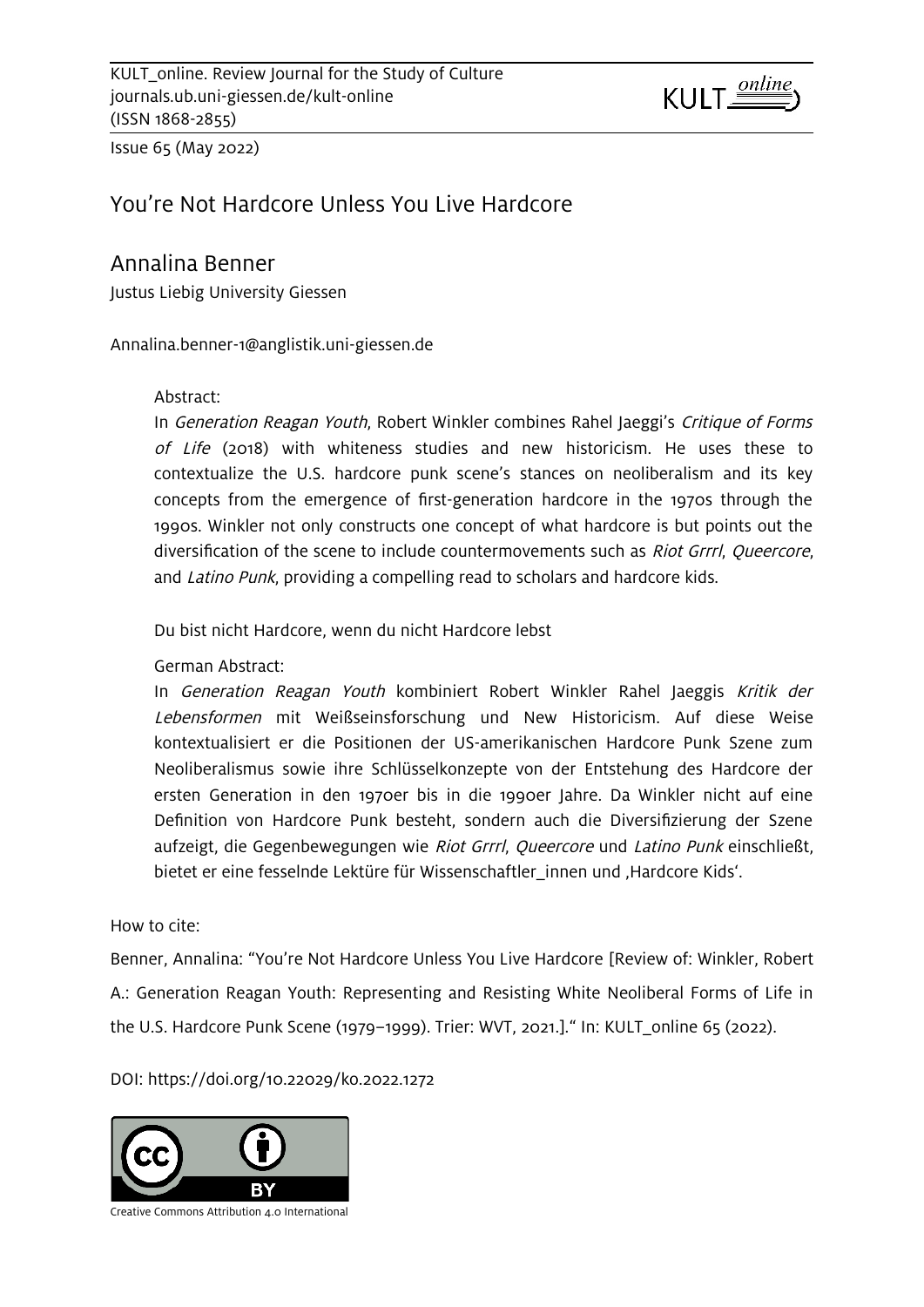# You're Not Hardcore Unless You Live Hardcore

## Annalina Benner

Justus Liebig University Giessen

Winkler, Robert A. Generation Reagan Youth. Representing and Resisting White Neoliberal Forms of Life in the U.S. Hardcore Punk Scene (1979–1999). Trier: WVT, 2021. 224 pages, 32,50 EUR. ISBN: 978-3-86821-897-8.

Like Jack Black's character in *School of Rock*, who teaches his students that "you're not hardcore unless you live hardcore," Robert Winkler takes his readers by the hand and introduces them to the *School of Hardcore*. In the first chapter, Winkler introduces not only the key features of the hardcore scene but also his main working concepts and research questions. With this, his first research question builds on an understanding of Ethan Kleinberg's Haunting History: For A Deconstructive Approach to the Past (Redwood City 2017). Consequently, Winkler provides a brief introduction to Kleinberg's concept which is based on the assumption that past and present cannot be separated, but have to be considered as interconnected entities (cf. p. 2). With that in mind, Winkler formulates his guiding question that runs through the book as a common thread: "[W]hat haunted [the hardcore] form of life when it emerged in the late 1970s and what haunts the U.S. [today]?" (p. 2). Set out on a quest to answer this question and to elaborate on whether hardcore can be established as a successful form of life by the standards of Rahel Jaeggi as formulated in her *Critique of Forms* of Life (Cambridge 2018), Winkler situates his research on the hardcore scene "within the broader historical context of neoliberal, racial, and gender discourses, dispositifs, and social practices" (p. 10).

By doing so, he brings together the concepts of Kleinberg's haunting history and Jaeggi's concept of forms of life as he looks into the social practices as well as specific systems of social behaviors found in the hardcore scene (cf. ibid.). Winkler then compares these to the values of Reagan's America to understand whether hardcore punk "has always […] been haunted by the history of white privilege and patriarchy?" (p. 4). As he continues to frame the characteristic hardcore kid as white, male, and suburban, the hardcore scene's struggle to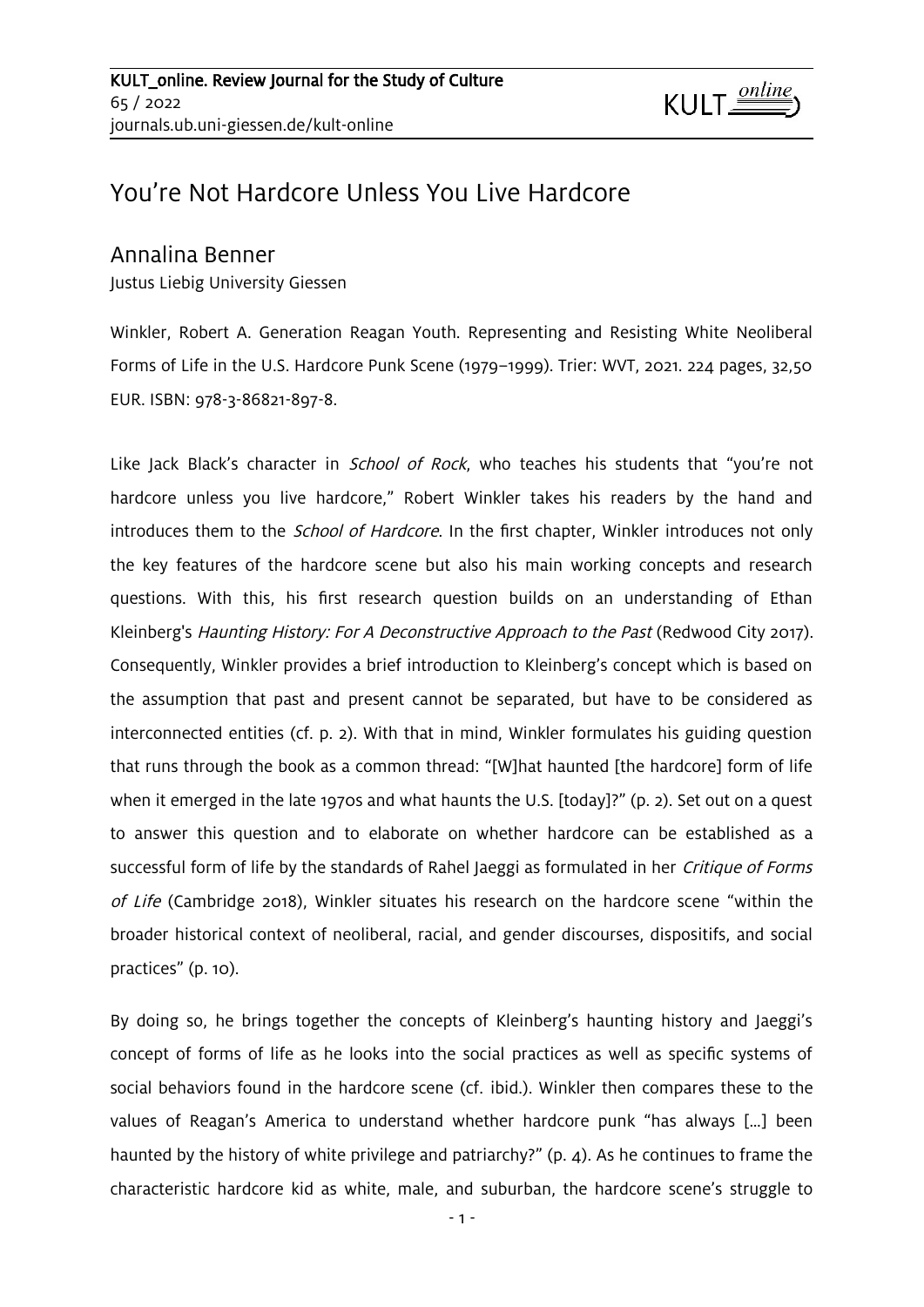resist hegemonic masculinity becomes apparent in light of the dangers of "merely *represent*[ing] mainstream negotiations of white masculinity" (p. 20). With that, Winkler uncovers the first crucial element of neoliberalism as hegemonic masculinity and further complements this with colorblindness as another significant characteristic in a temporal classification of hardcore.

In the second chapter, Winkler draws attention to the identity of the hardcore kid and to the "glorification of and reliance on strong and self-determined male subjects" (p. 26) which applies to both neoliberalism as well as the hardcore scene in its early years. Thus, he finds the hardcore kids guilty of a representation of neoliberalism's stances on hegemonic masculinity, while at the same time acknowledging the hardcore scene's resistance to "the propagation of heteronormativity and colorblindness" (p. 39) under the Reagan administration. Hence, Winkler explains how hardcore punk emerges as not only caught between resisting and representing neoliberalism but in a position where it can thrive as a form of life capable of immanent criticism of neoliberalism. This insight is once again based on Jaeggi, who argues that forms of life are capable of immanent criticism which in turn can serve as a catalyst for societal transformations. As this immanent criticism includes both internal and external criticism, the concept fits Winkler's question about the representative and resistant nature of the hardcore scene (cf. p. 39).

To provide examples for the performance of the hardcore scene's capability to express immanent criticism, Winkler further employs Judith Butler's concept of gender performativity and Rosalyn Diprose's reflection on the impact of the other. Thus, he describes the hardcore kid to be both the embodiment of neoliberalism and hardcore whose "bodily performance [is capable of] transgressing and transforming this very regime" (p. 45). The here mentioned bodily performance and alteration of the established system, however, cannot be achieved by slam-dancing alone but requires the hardcore scene members to defy neoliberal concepts. In order to transform society, Winkler suggests the hardcore scene become gay in the sense of "confronting the subject" (p. 51) of hegemonic masculinity and, thus, neoliberalism which he bases on Nobert Finzsch's text "Becoming Gay: Deleuze, Feminism and Queer Theory" (in: Zetesis: International Journal for Fine Art, Philosophy and the Wild Sciences, 1 (1) 2013, pp. 47–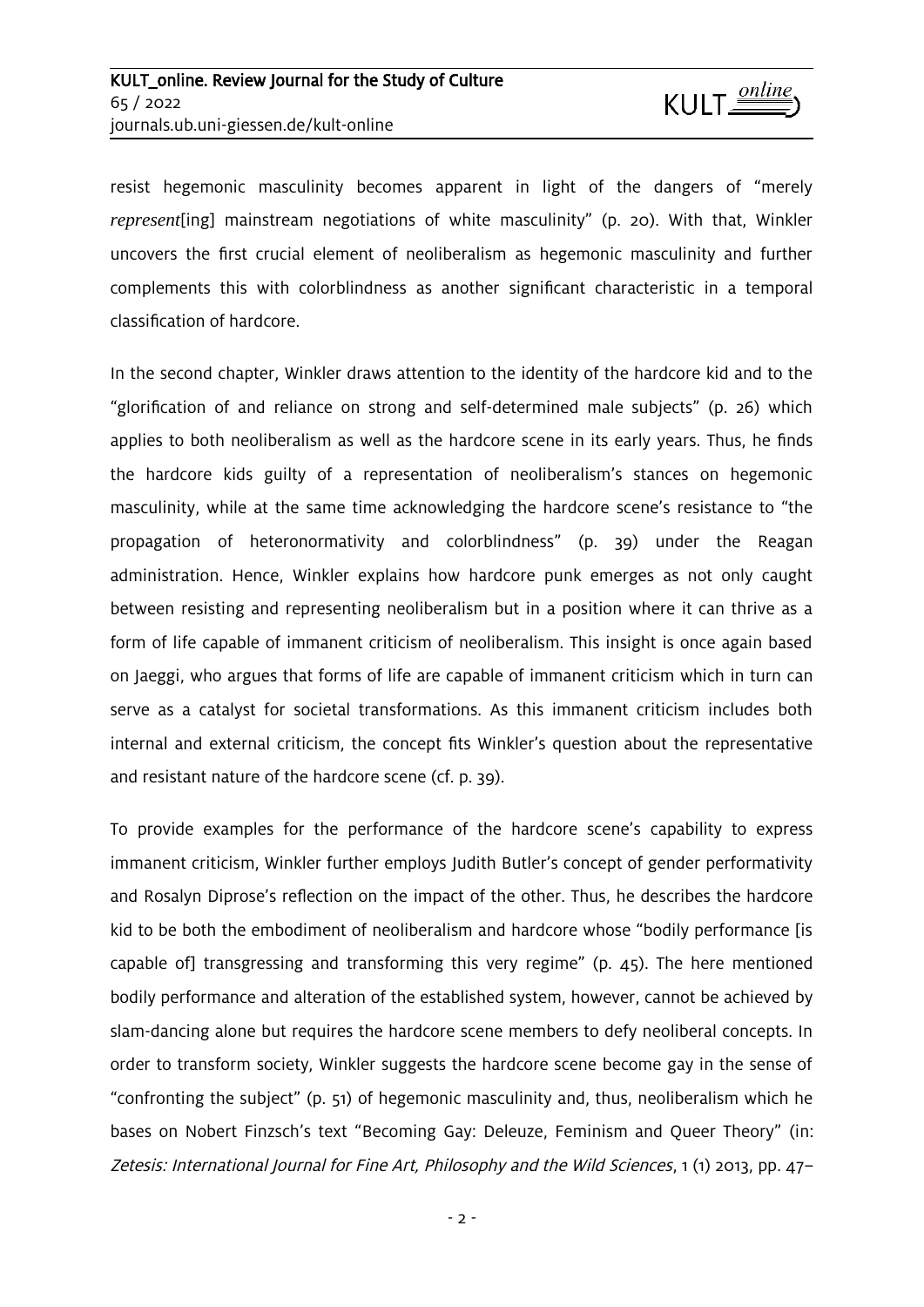57). Similarly, he introduces George Yancy's idea of becoming 'un-sutured' (2015) in order to raise awareness of racial problems within neoliberalism as well as the hardcore scene. To this end, the process of becoming un-sutured requires the white person to become aware of their whiteness, and the resulting implicit co-operation "in the perpetuation of the white racist system which causes [...] damage among all 'non-white' subjects" (p. 53). Hence, Winkler claims that "the hardcore form of life can be deemed as a successful learning process only when it provides its white male members with the possibility to [...] unlearn being male and being white" (p. 48).

As Winkler establishes his theoretical framework in the second chapter, he dedicates the third through fifth chapter to the definition, analysis, and comparison of the hardcore skinhead scene, the straight edge scene, the hardcore punk scene, and their respective countermovements. In chapter three, he introduces the hardcore skinhead community and its origins in and overlap with the U.S. working-class. Furthermore, Winkler contextualizes skinheads' views with the U.S. welfare reform and the aftermath of losing the Vietnam War by analyzing song lyrics and album covers. Nevertheless, countermovements such as *Skinheads* Against Racial Prejudice (SHARP) and Read and Anarchist Skinheads (RASH) are also represented in this book, providing an example of resisting violent and nationalistic tendencies in early hardcore (cf. p. 55–103). In the next chapter, Robert Winkler introduces his readers to another sub-genre of hardcore, the straight edge scene with its principles of soberness and sexual abstinence, which he contextualized with the U.S.' fight against the spread of the HIV/AIDS pandemic. Once again, Winkler finds that the radicalization of the straight edge scene in the form of the hardline ideology is countered by new emerging subgenres such as posicore or antifa straight edge (cf. p. 104–136). In the fifth chapter dedicated to the analysis of neoliberal forms of life in the U.S. hardcore scene, Winkler analyzes the broader hardcore punk scene as he discusses white privilege and racial ambiguity in the early hardcore punk scene by conducting three case studies through the use of close-reading, interpretation, and contextualization of song lyrics (cf. p. 137–182).

In the final chapter, Robert Winkler summarizes that broad "parts of the skinhead straight edge, and hardcore punk scenes […] represented and epitomized hegemonic masculinity,